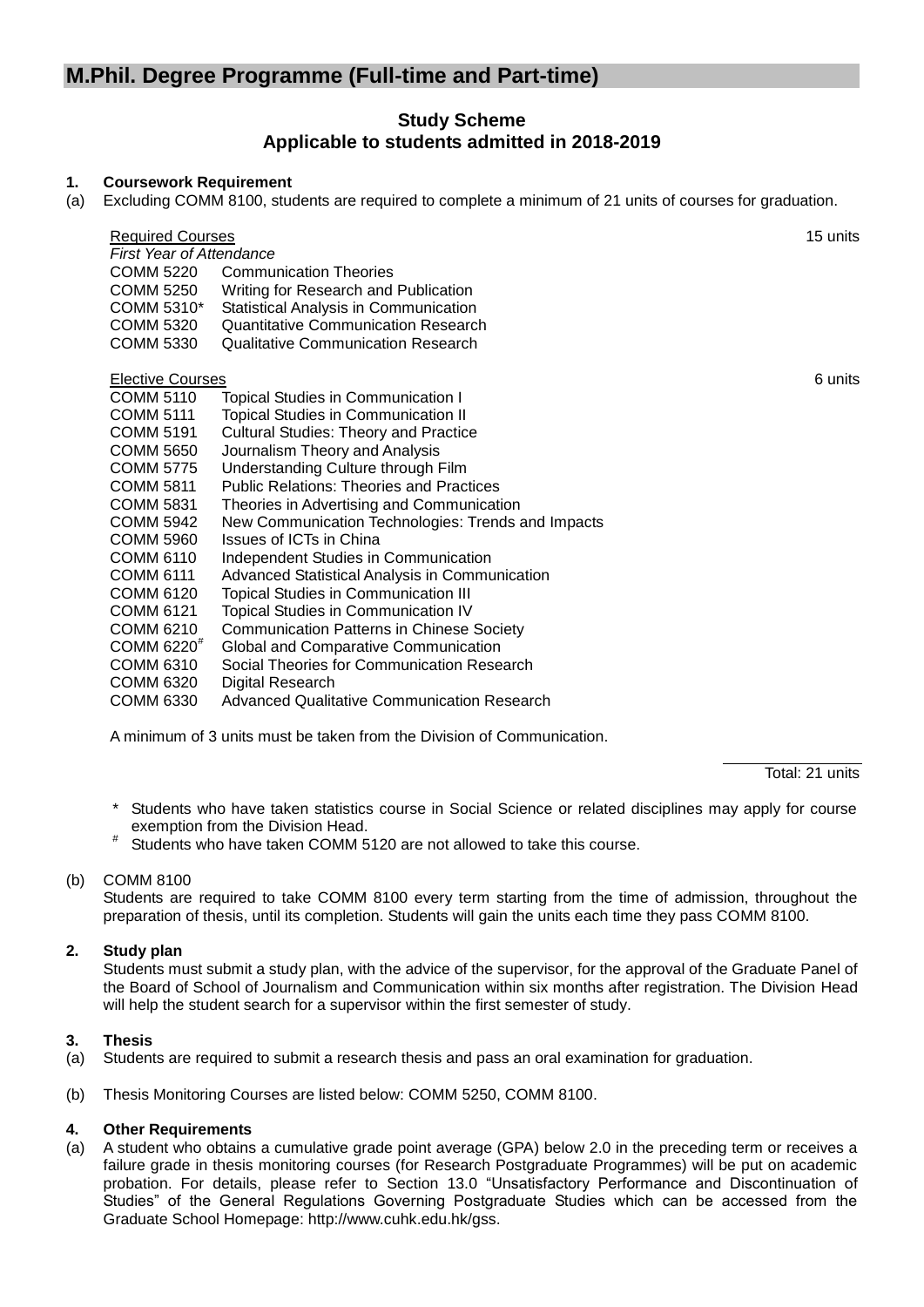- (c) Complete an Improving Postgraduate Learning (IPL) module on "Observing Intellectual Property and Copyright Law during Research". This will be an online module and relevant information can be accessed from the website: [http://www.cuhk.edu.hk/clear/prodev/ipl.html.](http://www.cuhk.edu.hk/clear/prodev/ipl.html)
- (d) With effect from the 2017-18 intake, all research postgraduate students are required to complete an online Research Ethics Training (RET) module on "Publication Ethics" and obtain a valid Publication Ethics Certificate for graduation. Relevant information can be accessed from the RET website at https://www.research-ethics.cuhk.edu.hk/web/.

#### **5. Unsatisfactory Performance**

A student whose thesis/portfolio is not passed but re-submission is allowed and re-examination is required must re-write and re-submit the thesis/portfolio to the satisfaction of the Thesis/Assessment Committee before being recommended for the award of degree. Such re-submission must be made within twelve months from the date of the official notification of the result of the first examination and within the student's prescribed maximum period of study. Only one re-submission of thesis/portfolio is allowed.

#### **6. Remarks**

With the approval of the Division Head, in lieu of the courses on the elective course list, students can take other courses within and/or outside the Division of Communication.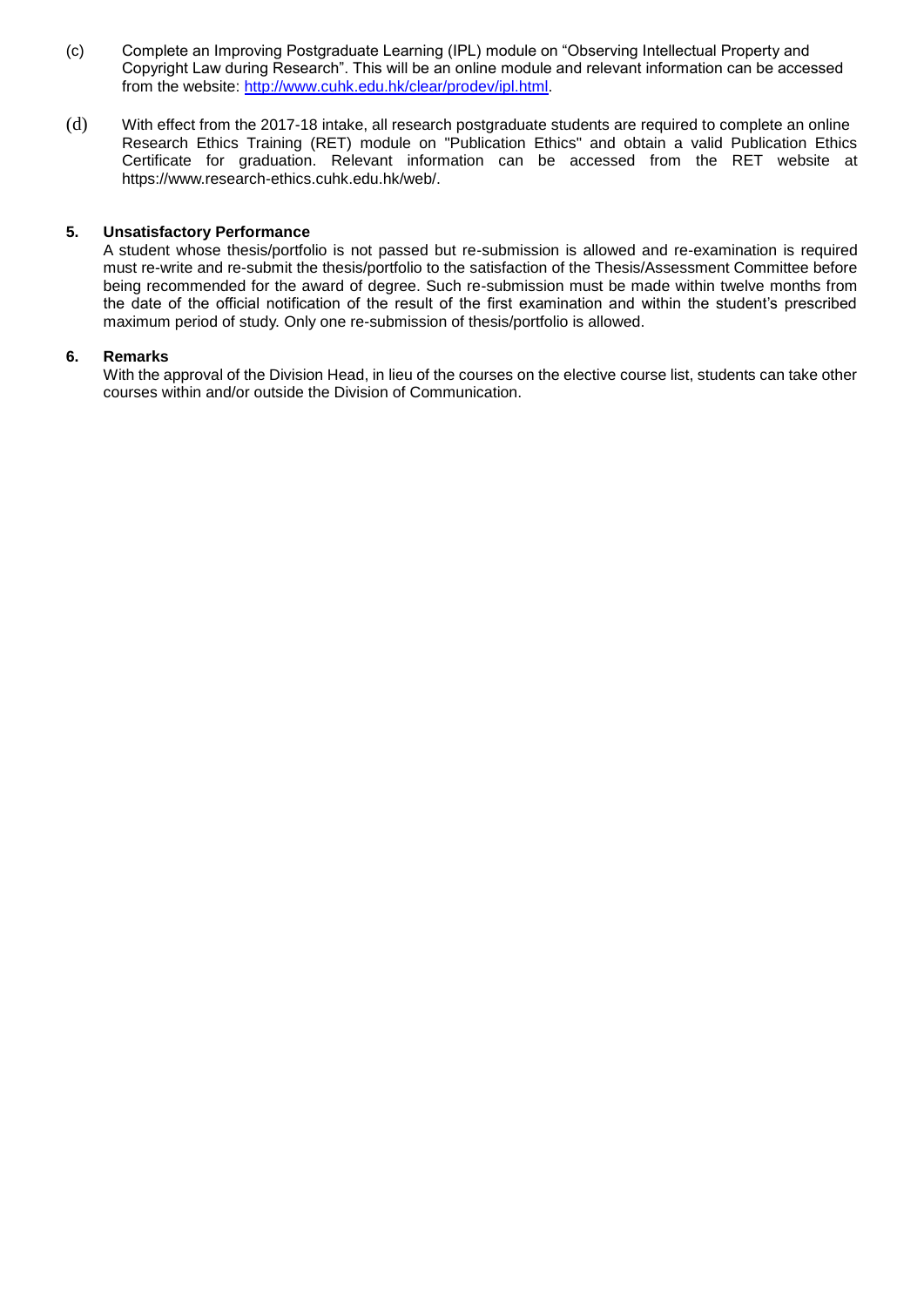## 修讀辦法 二○一八至一九年度入學學生適用

| $\overline{\phantom{a}}$ | 課程要求                     |                                     |       |
|--------------------------|--------------------------|-------------------------------------|-------|
| (1)                      |                          | 除了 COMM 8100 外,哲學碩士須至少修畢 21 學分方可畢業。 |       |
|                          | 必修科目:                    |                                     | 15 學分 |
|                          | 須於人學後第一年修讀的科目            |                                     |       |
|                          | <b>COMM 5220</b>         | 傳播理論                                |       |
|                          | <b>COMM 5250</b>         | 研究寫作與出版                             |       |
|                          | COMM 5310*               | 傳播研究之統計分析                           |       |
|                          | <b>COMM 5320</b>         | 定量傳播研究                              |       |
|                          | <b>COMM 5330</b>         | 定質傳播研究                              |       |
|                          |                          |                                     |       |
|                          | 選修科目:                    |                                     | 6 學分  |
|                          | <b>COMM 5110</b>         | 傳播專題研究 (一)                          |       |
|                          | <b>COMM 5111</b>         | 傳播專題研究 (二)                          |       |
|                          | <b>COMM 5191</b>         | 文化研究: 理論與實踐                         |       |
|                          | <b>COMM 5650</b>         | 新聞理論與分析                             |       |
|                          | <b>COMM 5775</b>         | 電影與文化                               |       |
|                          | <b>COMM 5811</b>         | 公共關係:理論與實務                          |       |
|                          | <b>COMM 5831</b>         | 廣告及傳播理論                             |       |
|                          | <b>COMM 5942</b>         | 新傳播科技:趨勢與影響                         |       |
|                          | <b>COMM 5960</b>         | 中國信息傳播媒體研究                          |       |
|                          | <b>COMM 6110</b>         | 傳播獨立研究                              |       |
|                          | <b>COMM 6111</b>         | 傳播研究之統計分析進階                         |       |
|                          | <b>COMM 6120</b>         | 傳播專題研究 (三)                          |       |
|                          | <b>COMM 6121</b>         | 傳播專題研究 (四)                          |       |
|                          | <b>COMM 6210</b>         | 中國社會的傳播模式                           |       |
|                          | COMM $6220^{\texttt{#}}$ | 全球與比較傳播                             |       |
|                          | <b>COMM 6310</b>         | 傳播研究社會理論                            |       |
|                          | <b>COMM 6320</b>         | 數碼研究                                |       |
|                          | <b>COMM 6330</b>         | 定質傳播研究進階                            |       |
|                          |                          |                                     |       |

其中最少 3 學分須選自本學部課程

共 21 學分

\* 曾修讀社會科學或相關統計科目的學生,可向學部主任申請科目豁免。

曾修讀 COMM 5120 的學生,不能修讀此科目。

## (2) COMM 8100

哲學碩士生在完成論文前,必須每學期修讀 COMM 8100 論文撰寫課程,每次修讀而獲及格成績,均可獲得學分。

# 二、 研讀計劃

研究生須於入學後六個月內,經論文導師指導完成研讀計劃,並提交予學部通過。在入學第一個學期,學部主 任會協助同學選定論文導師。

## 三、 論文

- (1) 研究生必須完成研究論文並通過口試,方可畢業。
- (2) COMM 5250 及 COMM 8100 皆為輔導研究生撰寫論文的課程。
- 四、 其他要求
- (1) 研究生的累計平均積點如在 2.0 以下,或在論文指導科目(適用於研究式課程的學生)取得不合格成績,該生次學 期將被列為試讀生。詳情可參閱「研究生總學則」(General Regulations Governing Postgraduate Studies)第 13 條「成 績低劣及退學」(Unsatisfactory Performance and Discontinuation of Studies),此學則已上載於研究院網頁: http://www.cuhk.edu.hk/gss。
- (2) 完成 "Observing Intellectual Property and Copyright Law during Research"中的"Improving Postgraduate Learning (IPL)"單